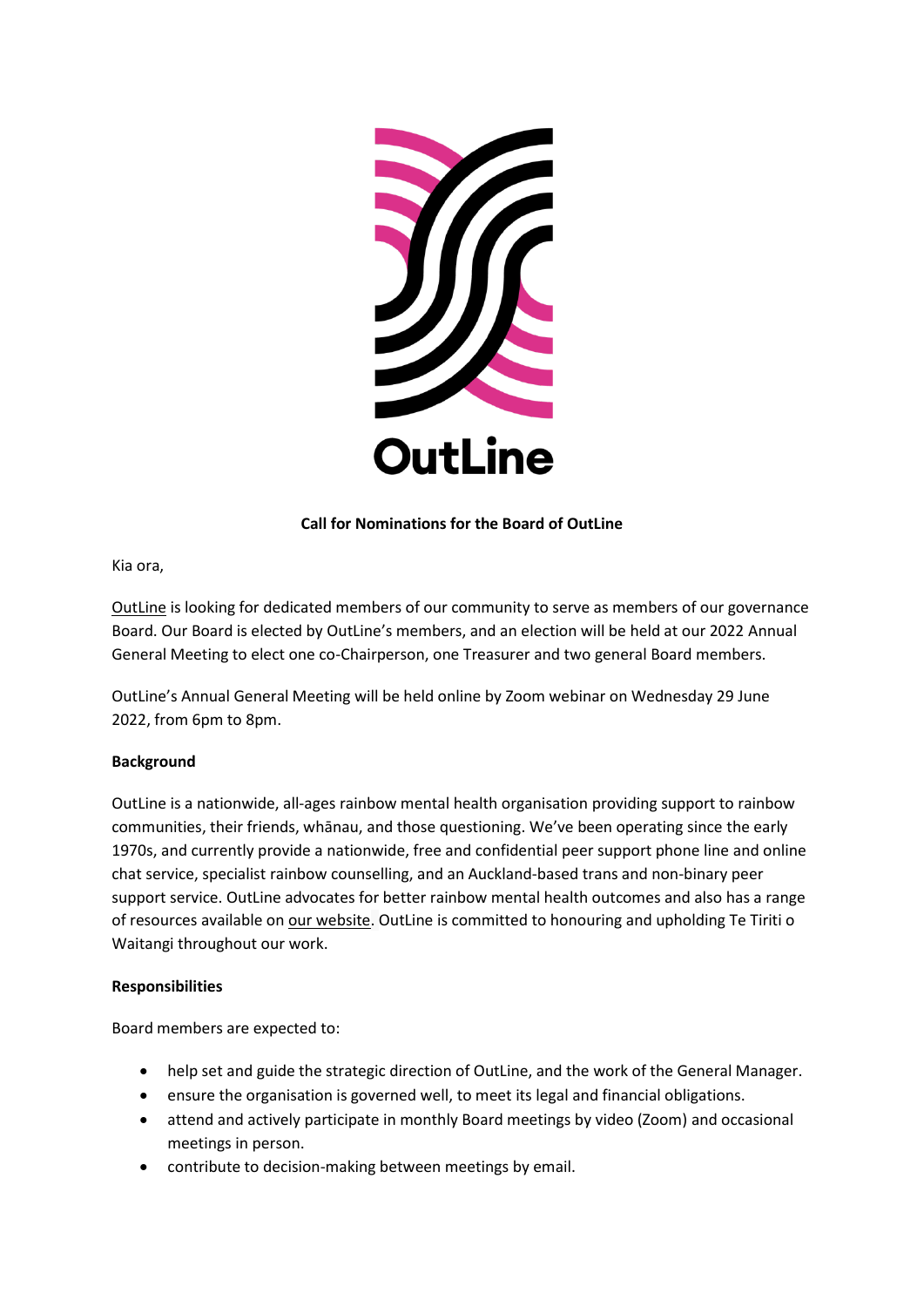In addition, the Co-Chairpersons are responsible for leading the development of OutLine's strategy, overseeing OutLine's overall operations in line with its Constitution, providing regular support to the General Manager, convening and chairing meetings including the Annual General Meeting, and providing a report at each Annual General Meeting.

The Treasurer's responsibilities include supporting the General Manager with financial management matters, ensuring a true and accurate record of OutLine's funds and assets is kept, ensuring financial reports are prepared for Board meetings and the Annual General Meeting, appointing an auditor, and having responsibility over the operation of OutLine's bank accounts.

## **Time commitment**

OutLine holds monthly Board meetings by Zoom videoconference. Meetings are held on weekday evenings, and usually last two hours. Board members are expected to attend meetings regularly, and to provide input into decision-making between meetings by responding to email in a timely way.

As a general guide, Board members should be able to commit to an average of two to three hours of work per week. Co-Chairpersons should be able to commit to an average of four to five hours of work per week.

All of these positions are voluntary and unpaid.

## **Eligibility**

You must be a current OutLine Member to apply for these positions, and your nomination must be supported by two other OutLine Members.

You must be eligible to hold an Officer role under the Charities Act 2005<sup>i</sup>. More information about these requirements is provided at the end of this document.

OutLine's Constitution requires the Board to have at least two members who are Māori.

#### **Skills and experiences**

We need people with a range of skills, backgrounds and experiences to contribute to an effective Board. These include: NGO governance experience, understanding of the mental health and rainbow support sectors, understanding of Te Ao Māori and takatāpuitanga, understanding of accounting and organisational finances, fundraising, media relations and communications strategy, and knowledge of laws governing Charities and incorporated societies.

As a current Board, some values we share are:

- Commitment to honouring Te Tiriti o Waitangi.
- Celebrating trans and non binary identities and supporting self-determination and bodily autonomy.
- Passion for social justice and equity.